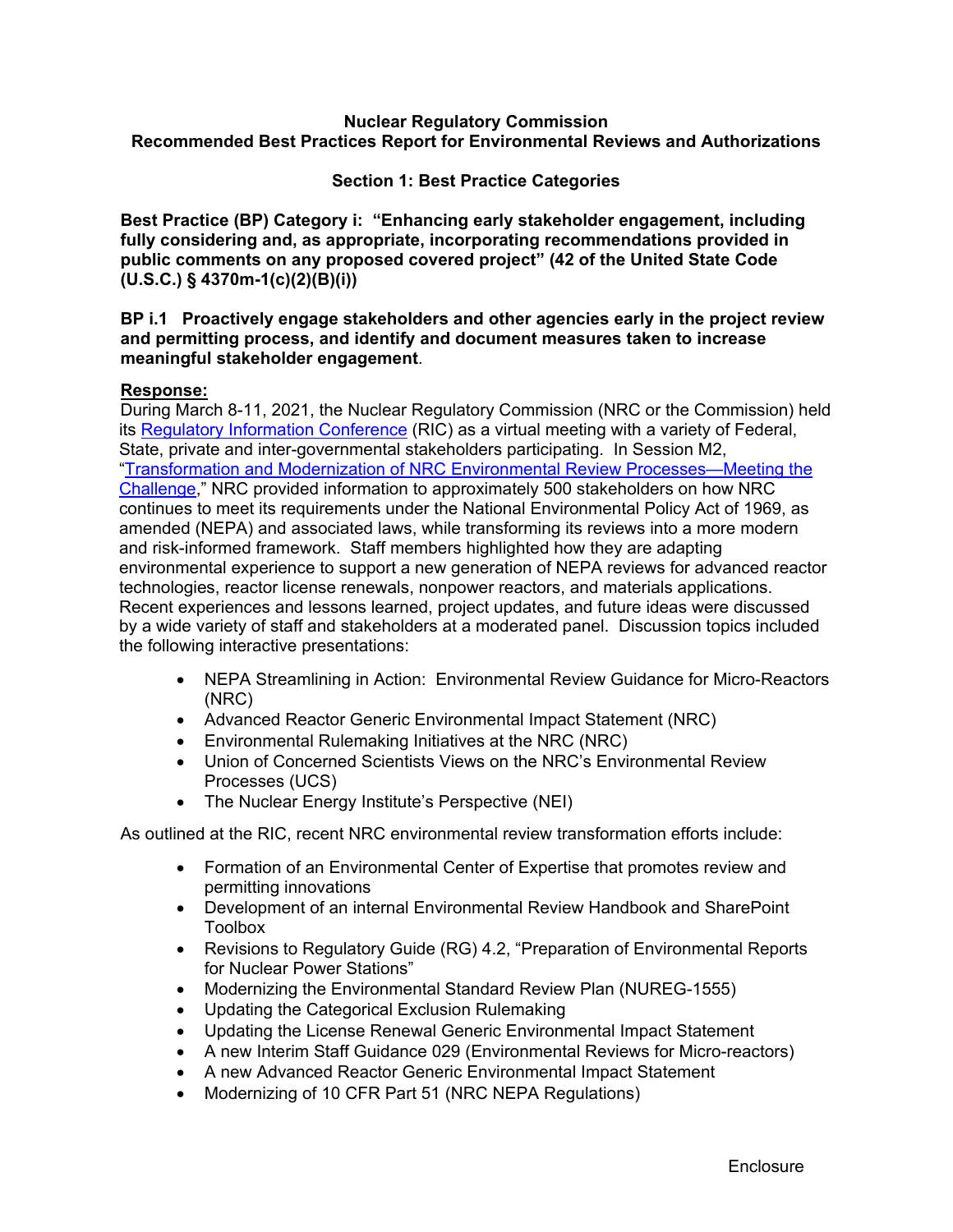All RIC sessions were recorded and remain publicly available on NRC's webpages. As the  $33<sup>rd</sup>$  conference in a series, the 2021 RIC builds on relevant topics from the previous year as well as emerging issues. The RIC is the largest public meeting the NRC hosts, bringing together thousands of participants from over 30 countries representing interested stakeholders from other government agencies, industry, international organizations, and the public.

**BP i.2 Establish and/or utilize pre-review processes to provide project sponsors with an opportunity for early communication on project-specific information with the lead or facilitating agency, other relevant Federal agencies, State agencies, Tribes, and/or local government entities prior to initiation of official review processes (e.g., submission of application or other initiation of the project review and permitting process).** 

# **Response:**

During Fiscal Year (FY) 2021, the NRC published a publicly available white paper, "Preapplication Engagement to Optimize Application Reviews," to provide information to advanced reactor developers on the benefits of robust pre-application engagement in order to optimize application reviews. The NRC encourages pre-application interactions with advanced reactor developers to provide stability and predictability in the licensing process through early identification and resolution of technical and policy issues that could affect licensing. In the white paper, the NRC staff proposed a set of pre-application activities that, if fully executed, would enable staff to offer more predictable and shorter schedules and other benefits during the review of an advanced reactor license application. This proposal for preapplication activities entails a staged licensing approach, where some key elements of an advanced reactor design are reviewed and the evaluation documented before the license application is submitted. Among other advantages, a staged licensing approach allows the NRC staff to become familiar with unique environmental aspects of a proposed site and new approaches an applicant is considering. The paper outlines key pre-application activities and interactions that, if completed, could result in a substantially shorter overall application review period with an initial acceptance review completed in two weeks. The NRC staff has recognized a noticeable improvement in the quality of information presented by potential applicants that have used this guidance during pre-application interactions.

In the paper, topical areas for substantive pre-application discussions include socioeconomics; aquatic or terrestrial ecology studies; federally-listed species and critical habitats; historic and cultural resources; outreach conducted with the State Historic Preservation Officer, Tribal Historic Preservation Officer (THPO), Tribes, and other stakeholders; transportation impacts; and design-specific reactor information. Additionally, the NRC maintains staff guidance to evaluate the "readiness" of an application (LIC-116, "Pre-application Readiness Assessment") with basic requirements, performance measures, and responsibilities and authorities for project managers (PMs), staff, and branch chiefs.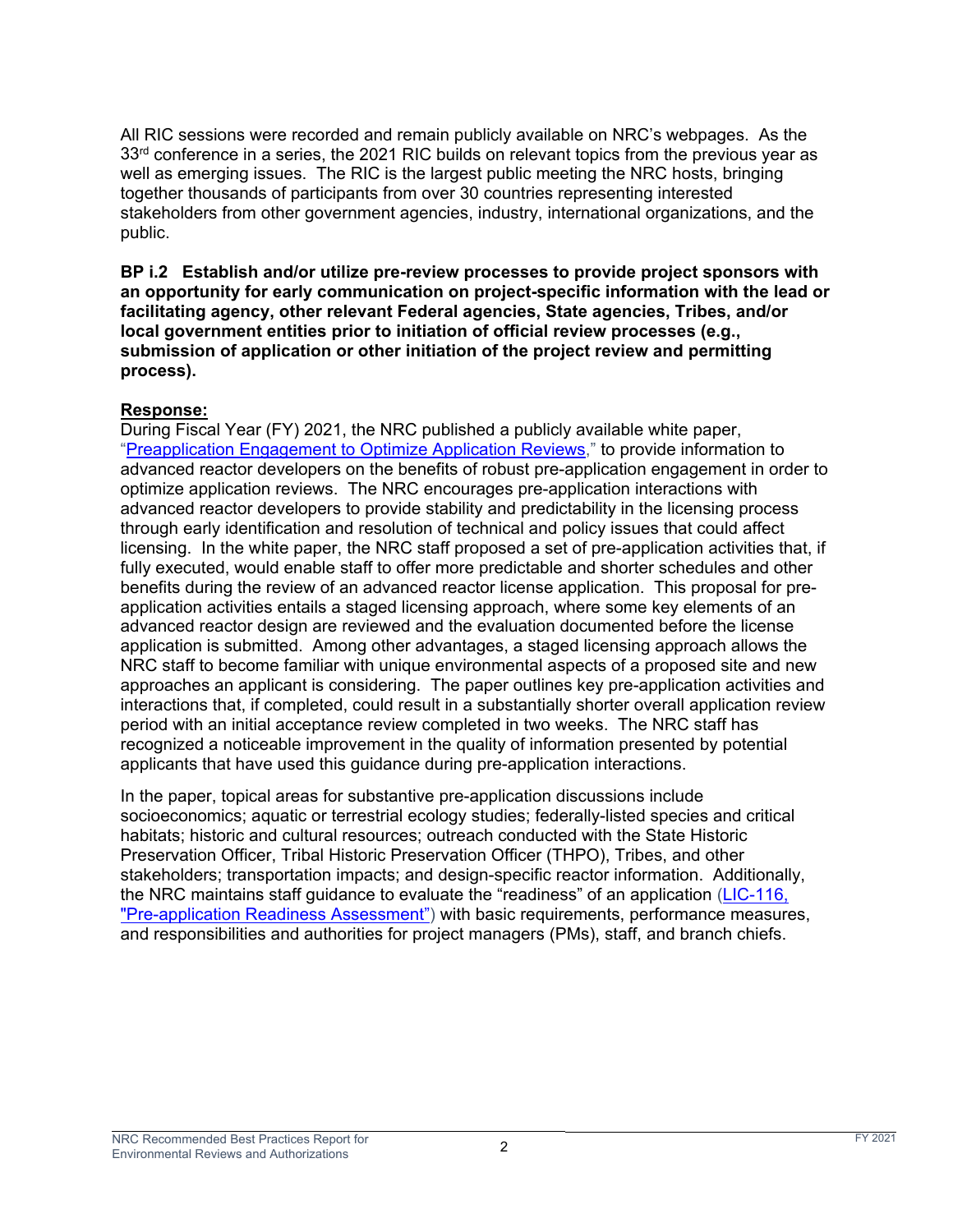**Best Practice Category ii: "Ensuring timely decisions regarding environmental reviews and authorizations, including through the development of performance metrics" (42 U.S.C. § 4370m-1(c)(2)(B)(ii))**

**BP ii.1 Create or improve agency processes and internal controls to maintain current and accurate timetables and quickly identify, elevate, and resolve issues to continuously improve timeliness of decisions.** 

## **Response:**

Section 102(c) of the Nuclear Energy Innovation and Modernization Act (NEIMA) requires the NRC to develop performance metrics and milestone schedules for "requested activities of the Commission" that involve the issuance of a Final Safety Evaluation Report (FSER). Large infrastructure projects will typically require completion of an environmental review within the milestone schedule of the FSER, in accordance with NEIMA. As such, the NRC maintains a public webpage with generic milestone schedules for various types of permitting and licensing actions. Although the milestones are generic, the NRC staff works with each licensee or applicant to establish a specific schedule for each request. As stated in BP v.2, the NRC works in cooperation with federal, state, local governments, and interstate organizations through the Federal and State Programs initiative. During the licensing process, the NRC works closely with cooperating agencies and may formally issue requests for additional information (RAIs) to applicants for required information not otherwise provided. In accordance with staff guidance (LIC-115, "Processing Requests for Additional Information"), the RAI process has specific time limitations and internal review controls to fall within the prescribed schedule. Approval of RAI response extensions follow a process that helps maintain project timelines by ensuring that the extension request does not challenge the review timeliness metrics. An additional example involving development of a streamlined environmental impact statement (EIS) schedule is provided in the response to BP iv.1. As a result of these processes, the NRC staff's application reviews are more efficient.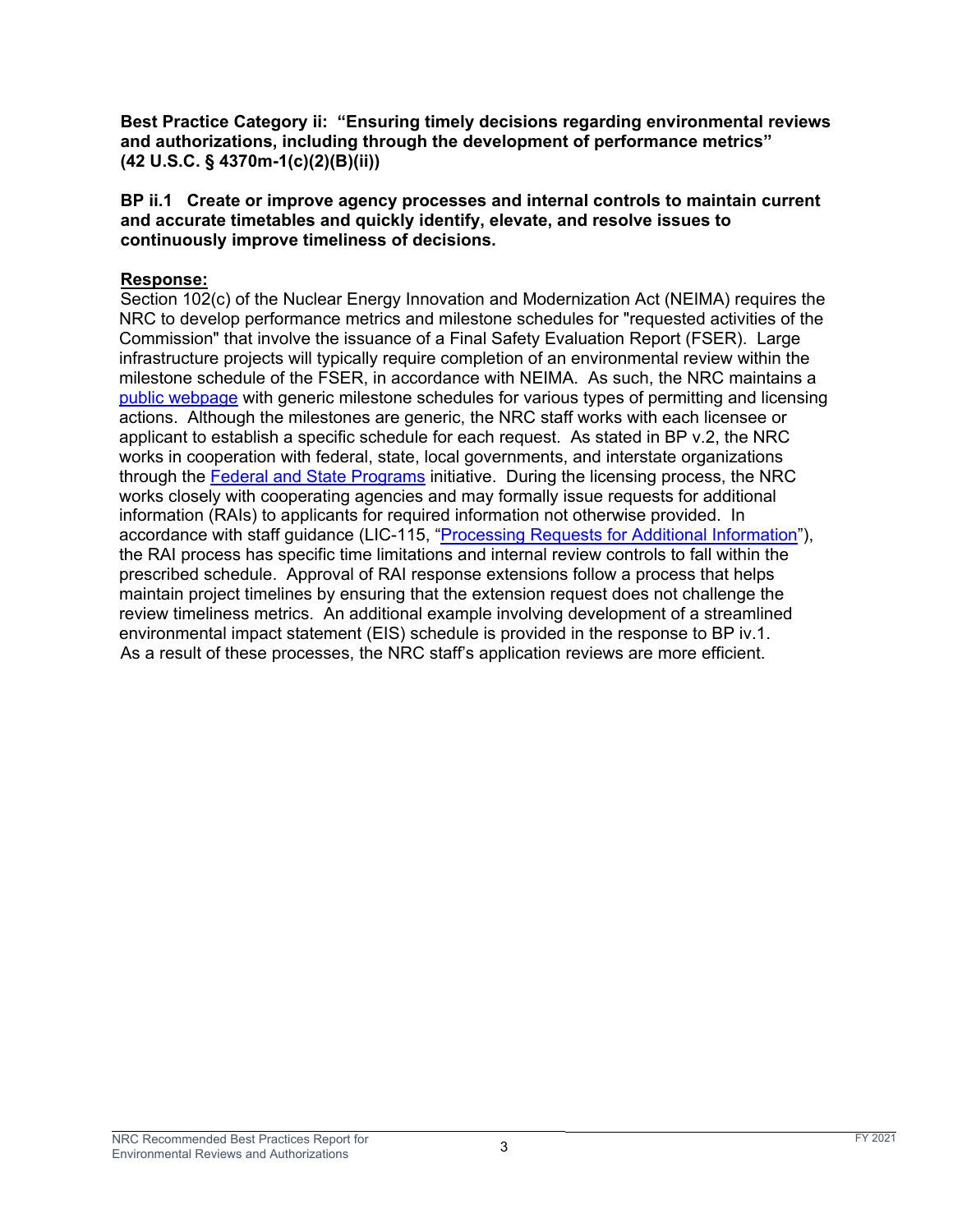**Best Practice Category iii: "Improving coordination between Federal and non-Federal governmental entities, including through the development of common data standards and terminology across agencies" (42 U.S.C. § 4370m-1(c)(2)(B)(iii))**

**BP iii.1 Develop, update, enhance, and/or utilize mutually acceptable standards and protocols with Tribal governments for gathering and documenting Tribal input and for the identification and treatment of resources that might be affected by infrastructure projects.** 

## **Response:**

During FY 2021, the NRC developed a draft EIS for public comment for the proposed license amendment in which General Electric requested to transfer 1 million cubic yards of waste from the Northeast Church Rock (NECR) uranium mine to an existing tailings impoundment at the nearby United Nuclear Corporation's uranium mill site in McKinley County, New Mexico. The proposed action is part of a longstanding effort to clean up the NECR site, which was contaminated during previous mining operations. As part of its outreach to remote Tribal communities in the area, the NRC developed three radio broadcasts that aired on The Voice of the Navajo Nation station, in English and in Navajo (Diné), describing the proposed action and the NRC's review. Broadcast 1 ("Overview of the NRC's Draft Environmental Impact Statement") consisted of two parts: The first describes the history of the mine and mill sites and explains the Environmental Protection Agency's (EPA's) role in the cleanup of the mine site. The second explains the NRC's role and regulatory authority, describes the NRC's review process, and provides details about the draft EIS. Broadcast 2 ("NRC Safety Review") focuses on the details of the proposed action to determine whether it would meet the NRC requirements regarding the protection of public health and safety and the environment. In Broadcast 3, ("NRC Questions and Answers"), the NRC answered frequently asked questions from the public and the local community regarding the proposed action, the NRC's draft EIS, the NRC's safety review, and topical areas that fell outside of the NRC's jurisdiction (e.g., questions related to the EPA's role in the cleanup effort). The broadcasts are publicly available on an NRC YouTube channel. Going forward, the NRC staff will use these multimedia initiatives as a template for reaching stakeholders in similar geographically diverse communities to seek public comments on the NRC's regulatory actions.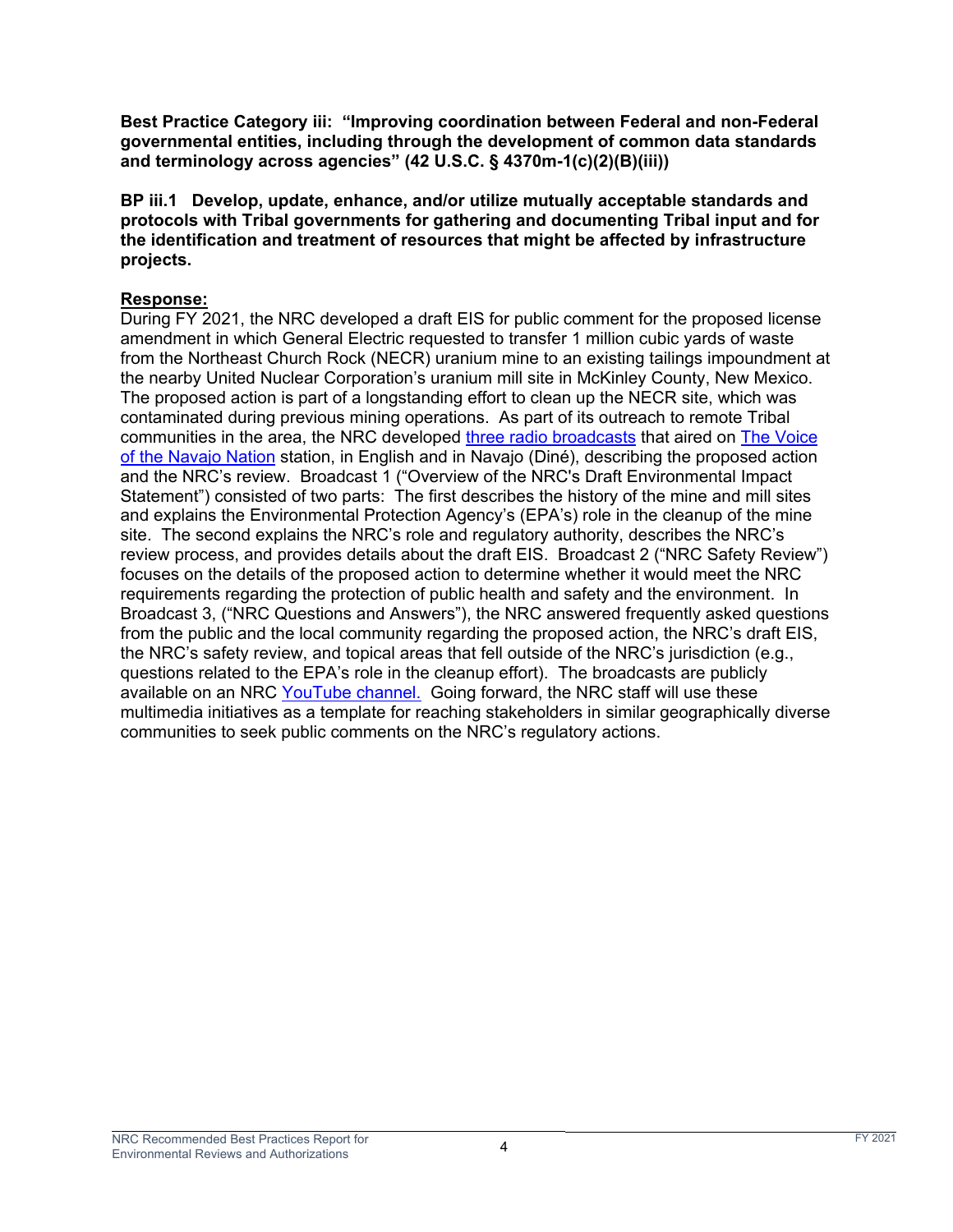**Best Practice Category iv: "Increasing transparency" (42 U.S.C. § 4370m-1(c)(2)(B)(iv))** 

**BP iv.1 In developing and maintaining the FAST-41 CPP or project plan, as applicable, facilitating, lead, cooperating, and participating agencies should share information about the project review and permitting process, including all information requirements and dependencies, with each other and the project sponsor and, where applicable, on the Permitting Dashboard. With each update to the FAST-41 CPP or project plan, the facilitating or lead agency, in conjunction with the cooperating and participating agencies, should continue to engage with each other and the project sponsor to identify reasonably foreseeable risks to the schedule and potential strategies to address those risks.** 

# **Response:**

The NRC had no opportunity to participate in covered project activity pursuant to the FAST-41 Act during FY2021. However, the NRC conducted several activities consistent with the spirit of this best practice area, as described below.

During June 2020 the NRC decided to prepare an EIS for the license renewal of a fuel fabrication facility for which the NRC staff did not make a finding of no significant impact. During FY 2021, new information resulted in the NRC's decision to develop the EIS, after the licensee's remedial investigations, conducted under a consent agreement with the State, revealed uncertainties about the source and extent of contamination to groundwater, surface water, soils, and mitigation pathways. The development of the EIS milestones, and schedule required close coordination with the project sponsor and internal and external stakeholders, including the NRC's licensing group, inspection team in the NRC Region II, the Office of Public Affairs, and the Office of Congressional Affairs. In response to stakeholder comments regarding difficulty obtaining the NRC communications, the NRC mailed notification postcards to all available addresses within a 6-mile radius of the facility to enhance stakeholder participation in public meetings. Staff developed and has maintained a streamlined EIS schedule by conducting timely briefings with the NRC senior leadership, updating the Commission, and keeping the public and community informed of the development of the draft EIS. The draft EIS was published for public comment in late FY 2021. The process was consistent with the NRC's effort to incorporate a more modern and risk-informed framework in transforming NEPA reviews (as discussed at the FY 2021 RIC session "Transformation and Modernization of NRC Environmental Review Processes—Meeting the Challenge").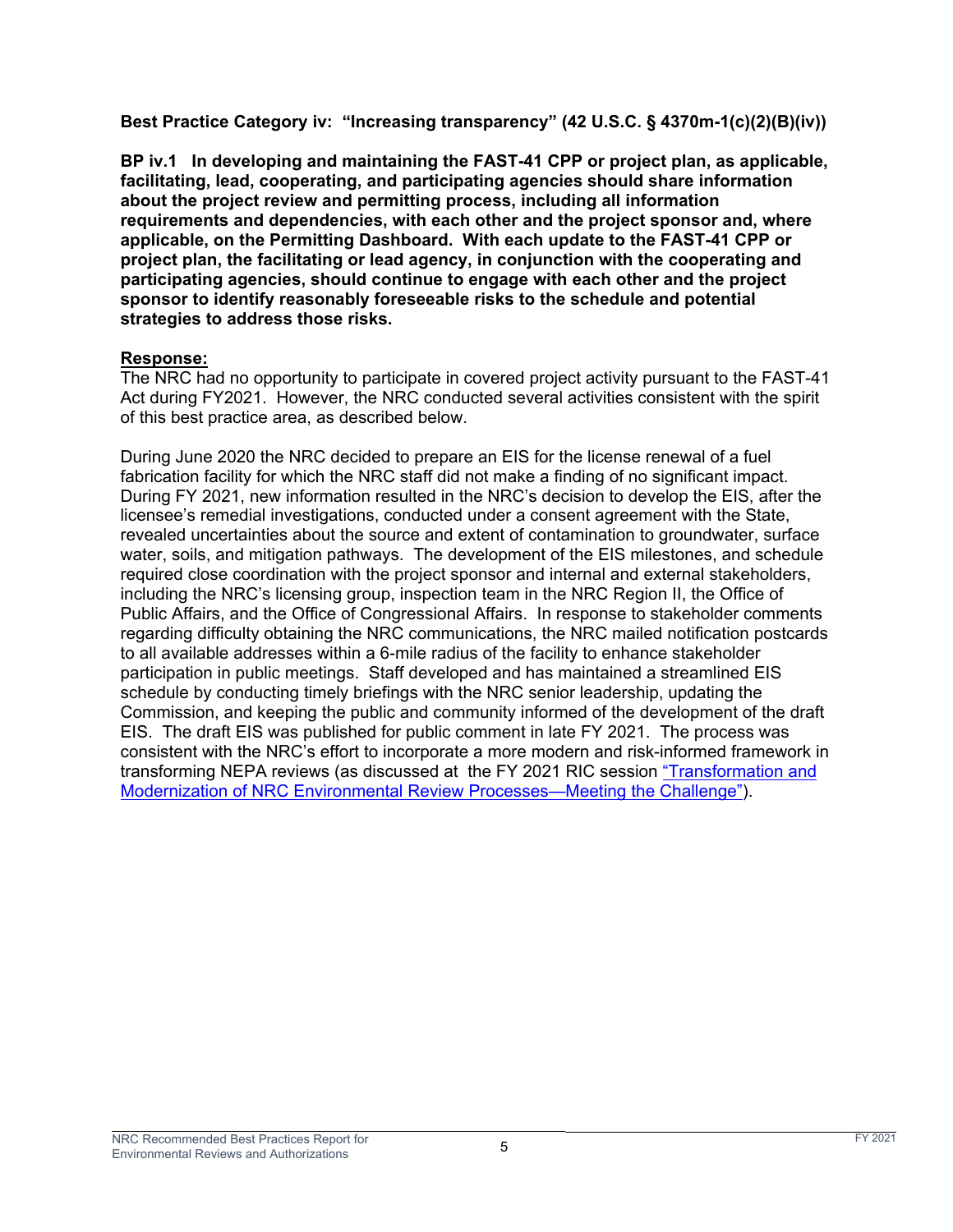**Best Practice Category v: "Reducing information collection requirements and other administrative burdens on agencies, project sponsors, and other interested parties" (42 U.S.C. § 4370m-1(c)(2)(B)(v))** 

**BP v.1 Institute a continuity plan to address staff changes. The continuity plan should include a process for updating the project sponsor and other agencies involved in the project review and permitting process and the FAST-41 CPP or project plan, as applicable, to ensure continued information flow and to minimize delays that may result in substantive schedule changes**.

# **Response:**

As part of the continuity process, the NRC initially sends a letter to an applicant and stakeholders to document and communicate PM changes (e.g., Agencywide Documents Access and Management System (ADAMS) Accession No. ML20128J253). These change letters are publicly available and memorialized in the ADAMS, the NRC's document retention application. The change letter contains contact information for the new PM and is approved (concurred) by senior management prior to transmittal. The PM also typically notifies other cooperating or coordinating agencies of the change in an email. Additionally, the NRC's public website identifies the PMs in charge of the safety and environmental reviews for licensing projects and contains the PM contact information, the project status, associated documents, and public meeting notices and information. The NRC typically has backup or co-PMs for each project to ensure continuity of the project actions. The NRC project teams also use secure SharePoint sites to organize project information and to share this information with cooperating agencies.

The process facilitates knowledge management and ensures access to project-specific information and communications in the event of a staff change by providing timely recordkeeping and early notification. The NRC's internal project SharePoint sites are updated periodically and contain all information necessary for an orderly staff transition, while public facing webpages provide transparency for the transition process. Process steps and information that are captured and recorded include:

- Scope Determination
- Impact determination via subject matter
- End of Comment/Response period
- Final environmental document completed
- Ensure the review complies with other applicable environmental laws
- Permit decisions of other federal & state agencies
- Project recommendations (in preparation for mandatory hearing)
- Project Record of Decision (as applicable)

These internal process steps and information are used for internal training, presentations at branch meetings, and general reference which flatten the learning curve of new NRC staff and enhance the management skills of existing staff.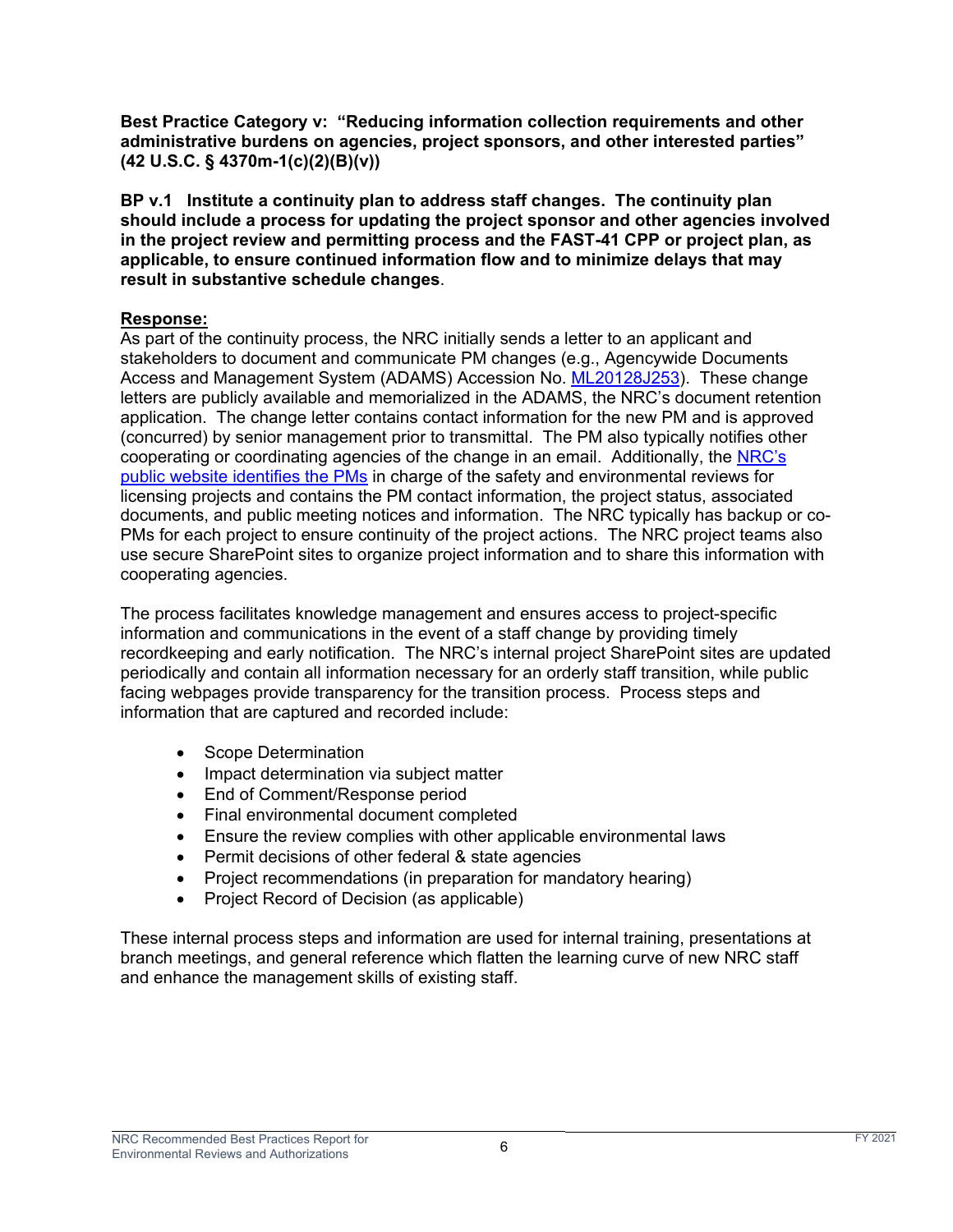## **BP v.2 Develop, enhance, and/or use joint coordination procedures among Federal agencies, and with State, Tribal, and local governments with similar authorities.**

# **Response:**

The NRC staff believes that collaboration is an essential aspect of the agency's approach to open government and advances its mission to ensure adequate protection of public health and safety, promote the common defense and security, and protect the environment. Because the NRC and States have complementary roles in protecting people and the environment, the agency ensures appropriate cooperation with the States. This includes keeping Governors informed of NRC matters through the State Liaison Officer (SLO) Program. Through this program, the NRC provides SLOs with a variety of NRC documents and information, including press releases, preliminary notifications, proposed rules and policy statements, and draft environmental assessments.

As an example of efforts to enhance coordination across federal agencies, the NRC conducted three webinars in FY 2021 in coordination with the U.S. Department of Energy (DOE)'s National Reactor Innovation Center (NRIC). These webinars discussed the voluntary NRC pre-application process, construction activities with the NRC, and enveloping advanced reactors to streamline environmental reviews. The webinars provided a venue for potential applicants to provide information and ask questions of the NRC staff which has improved the quality of information provided in their license application submittals and provided an awareness for applicants to perform Tribal outreach and meet any applicable cooperating agency permitting requirements early in the process.

As discussed in BP iii.1, the NRC coordinated its review of the NECR license amendment request and the EIS with the EPA and the DOE. The EPA Region 9 is the lead agency for the NECR cleanup under Comprehensive Environmental Response, Compensation, and Liability Act. The EPA Region 6 and NRC have a Memorandum of Understanding for dual regulatory oversight for the ongoing groundwater cleanup activities at the United Nuclear Corporation mill site. Although not part of this licensing action, the mill site is expected to be transferred to DOE in the future for long-term custodial care under the Uranium Mill Tailings Radiation Control Act. To facilitate coordination, the NRC, EPA, and DOE hold bi-weekly meetings to discuss topics of interest, and EPA and DOE have supported NRC public meetings. Section 1.7.3 of the EIS summarizes coordination activities with Federal, State, local, and Tribal agencies.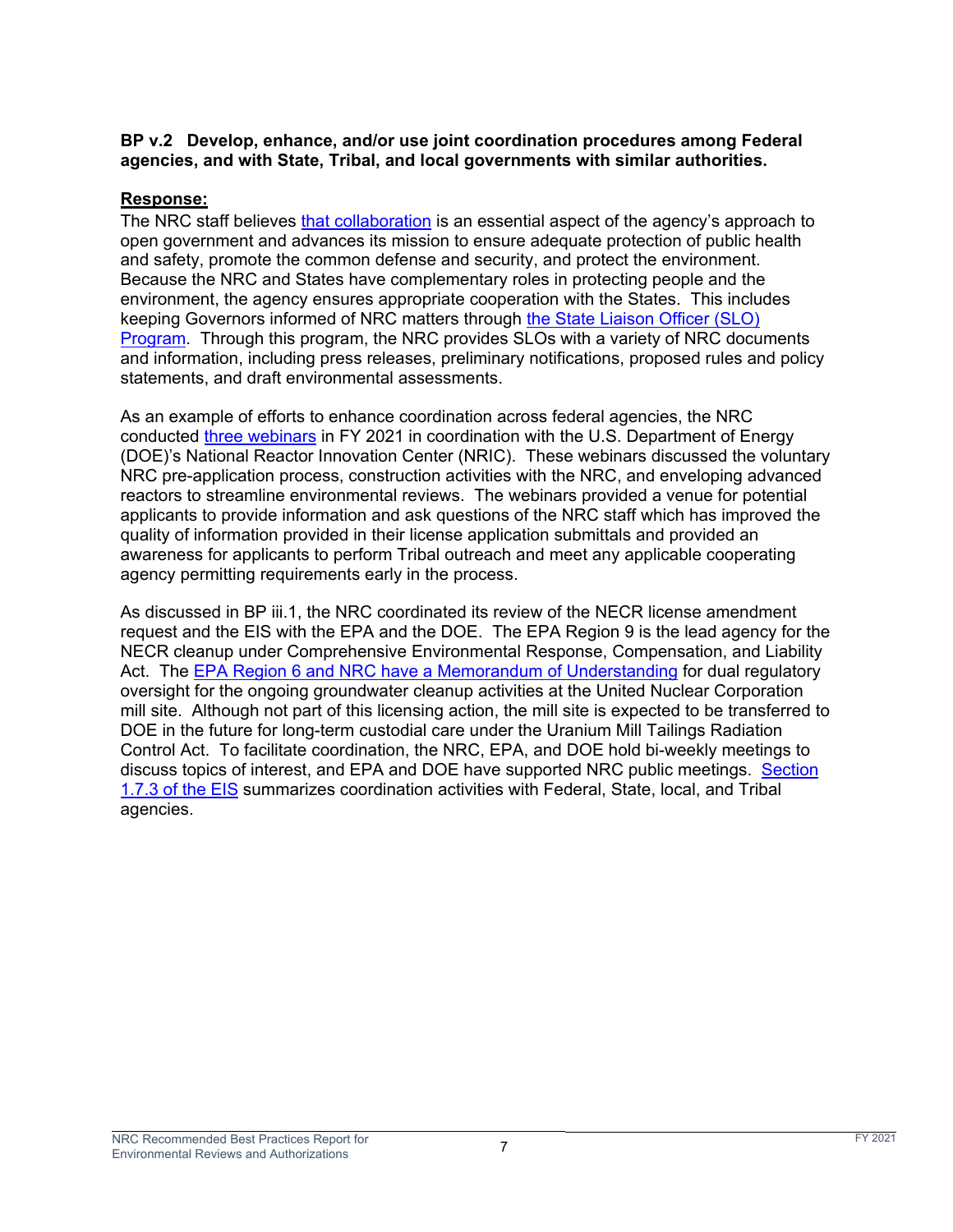**Best Practice Category vi: "Developing and making available to applicants appropriate geographic information systems and other tools" (42 U.S.C. § 4370m-1(c)(2)(B)(vi))** 

**BP vi.1 Develop and provide resources that explain agencies' project review and permitting processes and associated information needs for reference by project sponsors and agencies involved in the project review and permitting process and identify appropriate GIS and other tools provided by agencies to support informed project reviews.** 

# **Response:**

Providing a forum for stakeholder interaction and engagement, the NRC conducted a webinar about its NEPA permitting process at the FY 2021 NRIC's "Enveloping Advanced Reactors to Streamline Environmental Analysis" meeting. The forum provided a venue for potential and existing applicants to provide information and ask questions of the NRC staff which has improved the quality of information provided in their license application submittals. During FY 2021, the NRC also conducted periodic Advanced Reactor Stakeholder meetings, providing stakeholders with information and the status of a variety of advanced reactor topics. This information included the following featured topics:

- The NRC's vision and strategy
- Rulemaking and guidance
- Policy development
- Licensing activities
- Stakeholder engagement
- International cooperation
- Related documents and information

Included in the actions is the NRC's FY 2021 development and preparation of an Advanced Nuclear Reactor Generic EIS for advanced nuclear reactors. This generic EIS is intended to streamline the environmental review process for future advanced nuclear reactor applications.

In addition, the NRC's public webpages provide information on its current environmental justice activities that involve a systematic review of how the agency's programs, policies, and activities address environmental justice. The review is led by an internal Environmental Justice Review Team (EJRT) that will:

- Benchmark practices of other Federal, State, and Tribal agencies;
- Evaluate whether the NRC should incorporate environmental justice beyond implementation through the National Environmental Policy Act;
- Review the adequacy of the NRC's 2004 Policy Statement on the Treatment of Environmental Justice Matters in NRC Regulatory and Licensing Actions; and
- Consider whether establishing formal mechanisms to gather external stakeholder input would benefit any future environmental justice efforts.

The EJRT requested public comment to aid in this review through a *Federal Register* notice on July 9, 2021 and held multiple public meetings during FY 2021 to gather input. The notice included several questions on which the staff is particularly interested in receiving input which were discussed at the public meetings. The input was considered in the developing recommendations to the Commission.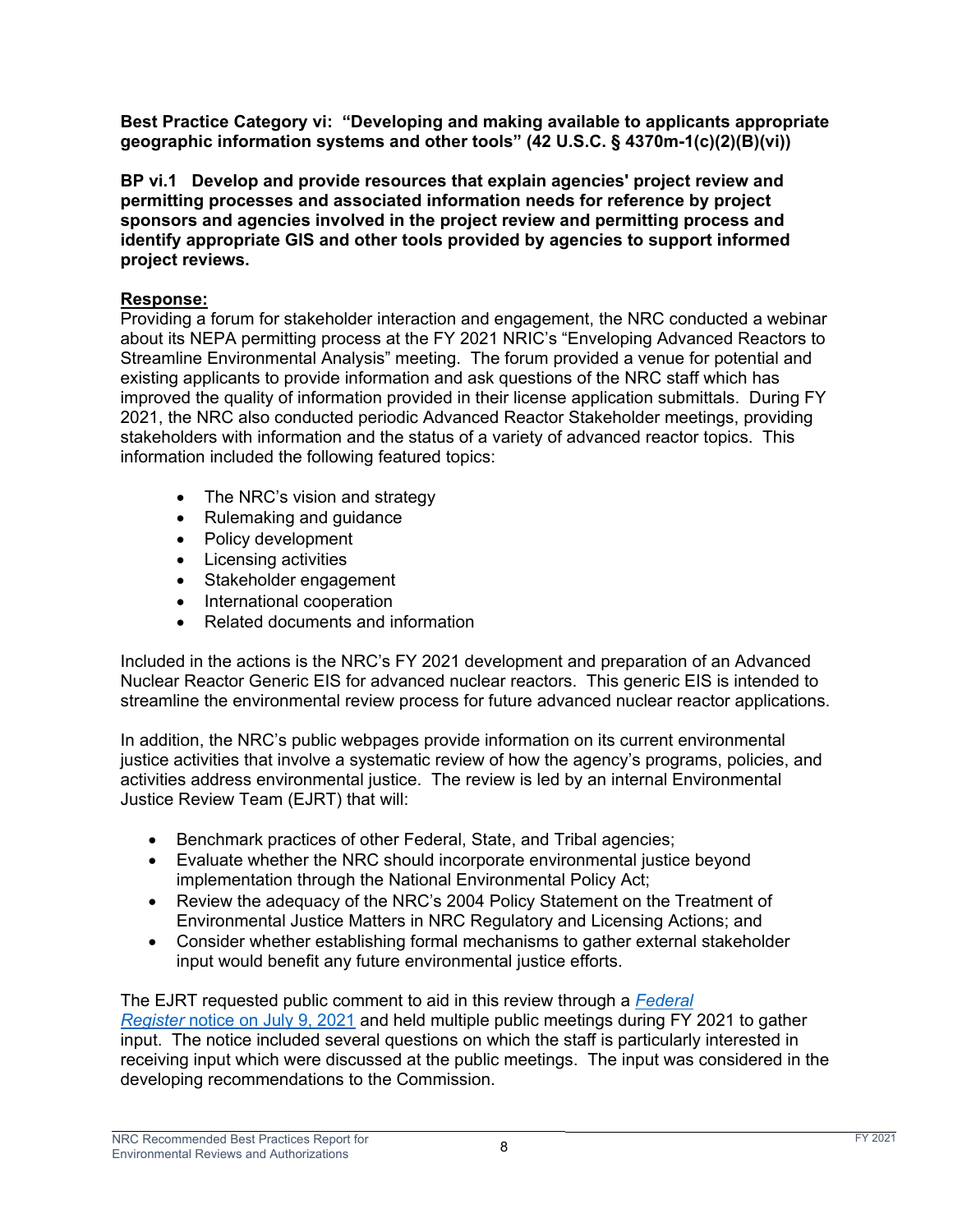**Best Practice Category vii: "Creating and distributing training materials useful to Federal, State, Tribal, and local permitting officials" (42 U.S.C. § 4370m-1(c)(2)(B)(vii))** 

**BP vii.1 Provide training related to the implementation of FAST-41 or to one or more of the BPs, participate in OED-hosted training, or jointly develop and host training with OED. These trainings may be presented to Federal, State, and Tribal governments, and local permitting officials online or in person each year.** 

## **Response:**

To help maintain effective relationships and communication, the NRC works in cooperation with Federal, State, and local governments, and interstate organizations, through its Federal and State Programs. This cooperation ensures that the NRC maintains effective relations and communications with these organizations. Under the NRC's State Liaison Officer Program, every governor appoints a State Liaison Officer who works directly with the NRC to improve cooperation and two-way communication between the NRC and the States. Approximately every two or three years, the NRC convenes a National SLO Conference to present and discuss issues of significant interest to the States and the NRC in the areas of nuclear regulation, nuclear security, radiological public health and safety, and environmental issues, with moderating panels for various presentation and discussion topics. Recent (2019) topics included enhanced coordination considerations for Tribes, Congress, and partner Federal and State agencies. The National SLO Conference provides a unique opportunity to discuss issues of mutual interest with representatives from States, NRC senior management, and other Federal agencies.

At the invitation of the Nuclear Energy Tribal Working Group (NETWG), the NRC provided an informational presentation on the NRC's Tribal interactions, the NRC licensing process, and NRC's Tribal Policy Statement during the January 19, 2021 quarterly meeting to Tribal government representatives and the DOE. The NETWG is a chartered working group (WG), focusing on engaging Tribal governments interested in the broad spectrum of DOE nuclear energy activities. As such, NETWG is a conduit for knowledge transfer/sharing with insights provided directly from Tribal subject matter experts about important Tribal matters that may be overlooked. Based on input from previous NETWG meetings, presentation topics included the NRC's resource considerations in the site selection process, issues considered in NEPA reviews, and Section 106 consultations. The NRC's participation in this and other NETWG meetings enhances cooperation and coordination of new reactor applications with the DOE and Tribal Nations.

#### **BP vii.2 Develop or revise policies, handbooks, programmatic agreements, and other agency resources to address where regulatory and policy changes have occurred, or where there are reoccurring misunderstandings between agencies, to improve the efficiency of the project review and permitting process.**

# **Response:**

During FY 2021, the NRC initiated a "Risk-Informed, Technology-Inclusive Regulatory **Framework for Advanced Reactors,"** recognizing the unique characteristics and associated reviews for the advanced technology. Preliminary proposed rule language was publicly provided to increase transparency and to facilitate discussions with stakeholders on the licensing process for advanced nuclear reactors to shape the rulemaking. Related actions in FY 2021 included finalizing "Interim Staff Guidance-029, Environmental Considerations Associated with Micro-reactors" in preparation for advanced reactor applications and issuing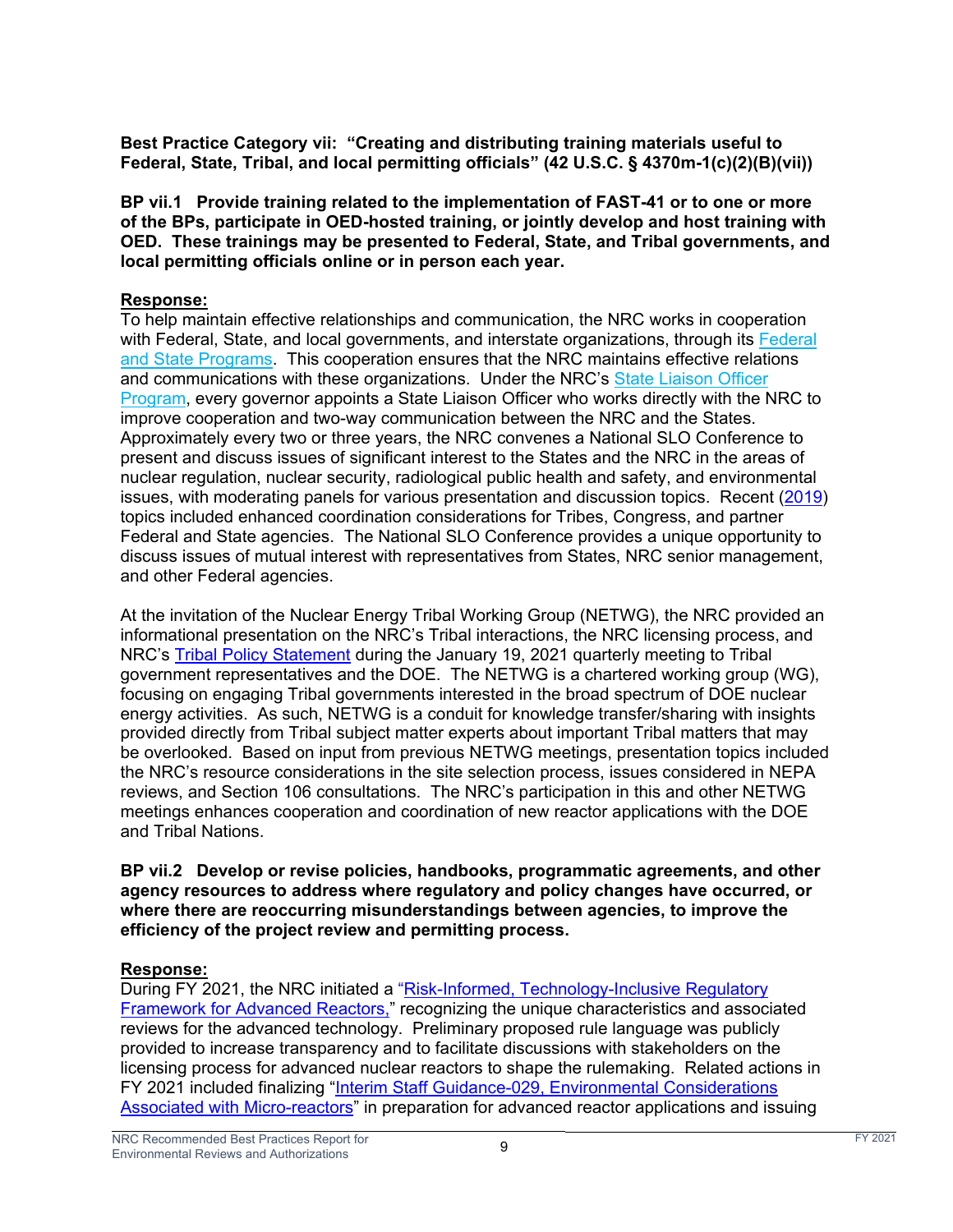an advance notice of proposed rulemaking to obtain input from stakeholders on the NRC's plan to amend its regulations on categorical exclusions for licensing, regulatory, and administrative actions which will allow appropriate streamlining of the NEPA process to save time, effort, and resources.

The NRC staff developed a roadmap and recommendations for environmental review efficiencies in the "Rulemaking Plan - Transforming The NRC's Environmental Review Process" paper. In the proposed rulemaking plan, the staff outlines methods to streamline and enhance the flexibility of the NRC's NEPA environmental review process and to update or otherwise conform certain provisions in 10 CFR Part 51 to reflect the NRC staff practice while ensuring the appropriate consideration of potential environmental impacts. Additionally, the proposed rulemaking plan would provide greater alignment between the environmental review process and the safety reviews for commercial advanced nuclear reactors pursuant to the proposed 10 CFR Part 53 rulemaking that the staff is developing in response to the NEIMA. The paper provides recommendations to initiate a rulemaking to revise and update the regulations in 10 CFR Part 51. The recommended rulemaking would streamline the staff's environmental review process; assist the Commission and the staff, as appropriate, in focusing on the relevant environmental issues in their decision-making; maintain openness with the public; and reduce the burden on applicants, licensees, and the NRC.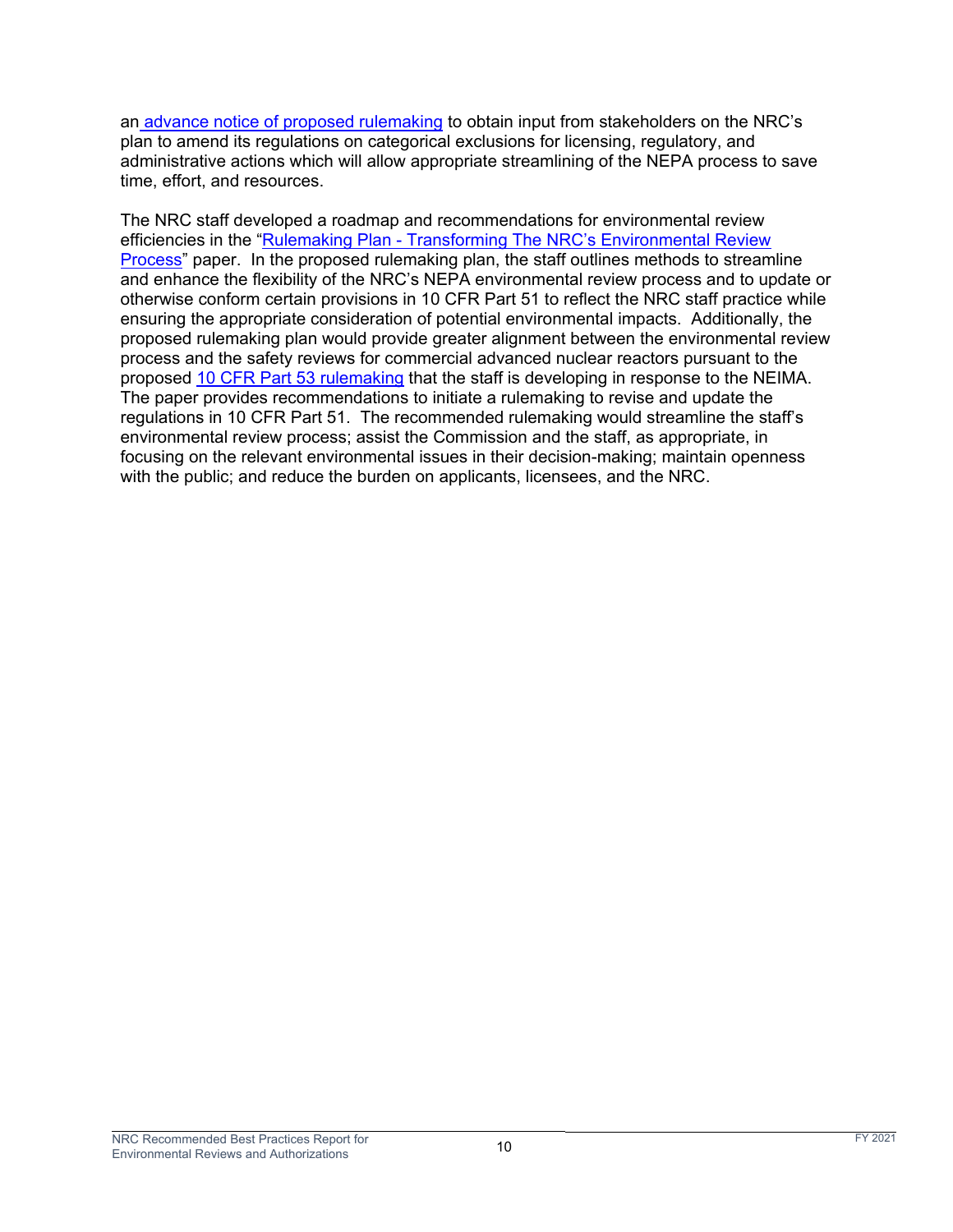**Best Practice Category viii: "Addressing other aspects of infrastructure permitting, as determined by the Council" (42 U.S.C. § 4370m-1(c)(2)(B)(viii))** 

# **BP viii.1 Identify and share success stories and/or lessons learned during OEDhosted meetings, including Permitting Council or CERPO meetings, training events, or other OED-hosted meetings.**

# **Response:**

As a supplement to the NRC's internal training, Federal Permitting Improvement Steering Council (FPISC)'s "Collaboration With Native Nations And Tribal Consultation In Fast-41 Processes" enabled the NRC staff to gain a better understanding of the associated responsibilities of Federal agencies during government-to-government interactions with Tribes. The NRC staff work directly with Tribal governments to establish and maintain effective relations and communications and to promote greater awareness and mutual understanding of the policies, activities, and concerns of all parties related to the NRC's regulatory activities. The training covered important concepts and skills, including awareness of the many facets of government-to-government consulting, including history, law, policy, sovereignty, protocol, collaboration, communication, and conflict resolution skills. The training also provided a broad range of resources that substantially flattened the learning curve for the NRC staff by providing deeper insight into applicable FAST-41 processes.

Multiple NRC staff members attended the June 23, 2021 FPISC-provided Permitting Dashboard Training. The training benefitted NRC project managers unfamiliar with the Dashboard by explaining the necessary steps to post projects to the Dashboard. The training also helped facilitate an internal knowledge transfer forum to discuss key Dashboard features and address questions specific to NRC projects. Additionally, during pre-application meetings with potential applicants, staff routinely describe the role of FPISC and directs prospective applicants to the FPISC's website and best practice reports for guidance in interactions with the public and Tribal Nations.

For project milestone and schedule management, the NRC's transformation team modified the FPISC OED Milestone Planning tool to fit within the confines of an NRC environmental review requiring an EIS. Although the tool was adapted to the NRC project milestones, milestones and scheduling remain consistent with elements of FAST-41 should a project become a covered project or be initiated as a covered project. The modified tool incorporates NRC-specific tasks and timelines into each milestone to allow flexibility in building project schedules, and it creates a 2-year baseline schedule for EIS development under NRC environmental reviews. To date, the NRC staff has used the modified milestone planning tool to develop streamlined project review plans and milestones for upcoming projects.

# **BP viii.2 Develop and/or use project review and permitting process templates, application forms, flow charts, and/or checklists to assist the project sponsor in providing required information in a timely manner.**

# **Response:**

During FY 2021, the NRC staff continued to develop an internal Environmental Toolbox SharePoint site with a dedicated pre-application section containing a collection of NRC regulations, guidance, and policy documents related to an established pre-application process.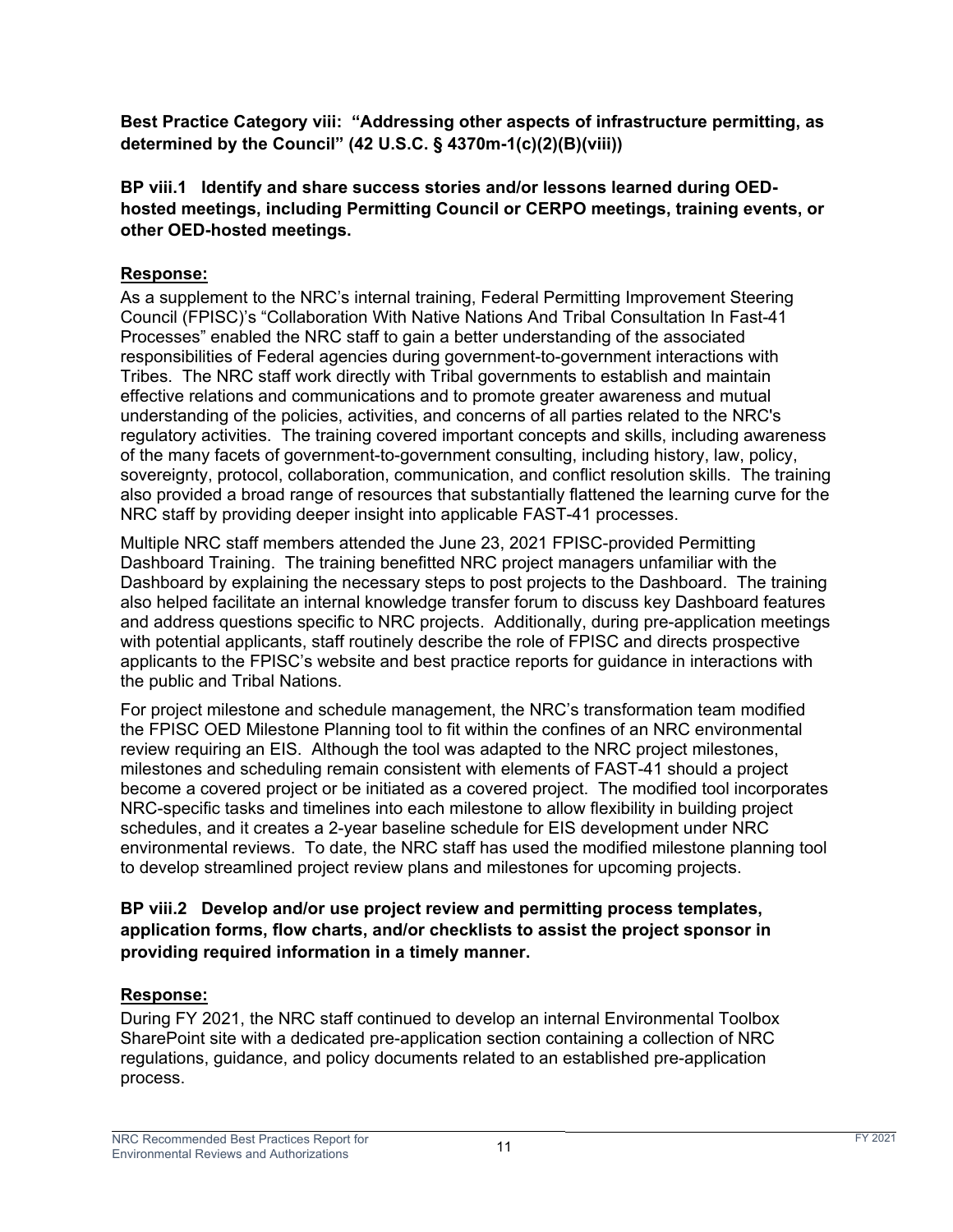The NRC also maintains public facing guidance for applicants that includes:

- RG 4.2, Revision 3, "Preparation of Environmental Reports for Nuclear Power Stations"
- RG 4.2, Supplement 1, Revision 1, "Preparation of Environmental Reports for Nuclear Power Plant License Renewal Applications"
- RG 4.11, Revision 2, "Terrestrial Environmental Studies for Nuclear Power Stations"
- RG 4.24, Revision 0, "Aquatic Environmental Studies for Nuclear Power Stations"
- COM-203, "Informal Interfacing and Exchange of Information with Licensees and Applicants"
- NRO-REG-116, "Pre-Application Readiness Assessment"
- COL/ESP-ISG-026, "Environmental Issues Associated with New Reactors Interim Staff Guidance"
- COL/ESP-ISG-027, "Specific Environmental Guidance for Light Water Small Modular Reactor Reviews"
- COL/ESP-ISG-029, "Environmental Issues Associated with Micro-reactors Interim Staff Guidance"

As documented in the NRC's "Preapplication Engagement to Optimize Application Reviews" white paper, the NRC encourages a prospective applicant to confer with the NRC staff as early as possible before submitting environmental information or filing an environmental report. For those potential applicants that have used this guidance, the NRC staff has recognized a noticeable improvement in the quality of information provided. If a prospective applicant elects to confer with staff, the NRC's regulations at 10 CFR 51.40 state that requests for guidance or information on environmental matters may include inquiries relating to:

- Applicable NRC rules and regulations;
- Format, content, and procedures for filing environmental reports and other environmental information, including the type and quantity of environmental information likely to be needed to address issues and concerns identified in the scoping process in a manner appropriate to their relative significance;
- Availability of relevant environmental studies and environmental information;
- Need for, appropriate level and scope of any environmental studies or information which the Commission may require to be submitted in connection with an application or petition for rulemaking; and
- Public meetings with the NRC staff.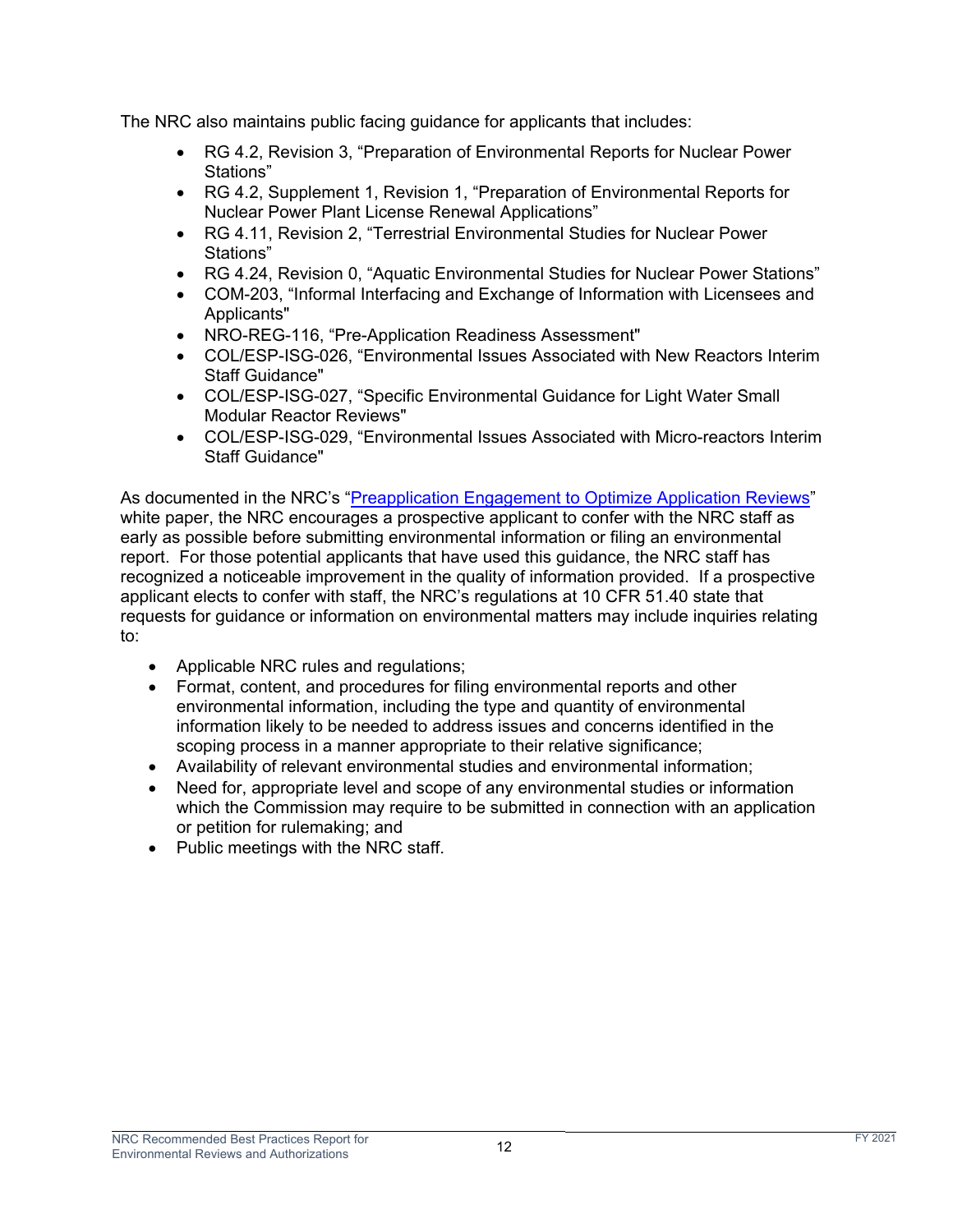## **Section 2: Other Permitting Improvements/Outcomes**

#### **Response:**

The NRC had no opportunity to participate in covered project activity pursuant to the FAST-41 Act during FY2021. However, the NRC conducted several activities to improve permitting processes, as described below.

The NRC is taking a risk-based approach in planning for the efficient completion of an EIS for a forthcoming license application for an advanced power generation technology with a small site footprint. Building on lessons learned from an Early Site Permit review of a nearby site, the NRC staff developed an initial list of Federal, State, local, and Tribal stakeholder contacts prior to receipt of the application because early stakeholder engagement is an effective method of minimizing the risk of unforeseen scheduling challenges. In preparing for its application submittal, the project sponsor participated in multiple advanced reactor public stakeholder meetings hosted by the NRC. Additionally, the NRC staff conducted a preapplication meeting with the project sponsor during late FY 2021 to discuss key environmental issues in advance of the application and environmental report submittals. For EIS development, the NRC staff prepared an abbreviated annotated outline scaled specifically to the project's new technology and small site area. Page limit goals were incorporated into each EIS section to help reviewers gauge compliance with page metrics to produce a clear, concise, and shorter EIS. The NRC review team meetings were initiated early and continue to be held to orient staff to the streamlined approach and schedule planned for this EIS review. To increase efficiency, the NRC staff plans to implement a "phased audit" approach to iteratively gather technical information from the project sponsor, whereby staff and project sponsor personnel will interact openly over an extended timeframe rather than use the NRC's traditional formal internal review and approval process of requesting additional information. Staff anticipates that this streamlined approach will serve as a model for producing shorter, focused EISs for micro reactor and small advanced reactor projects going forward.